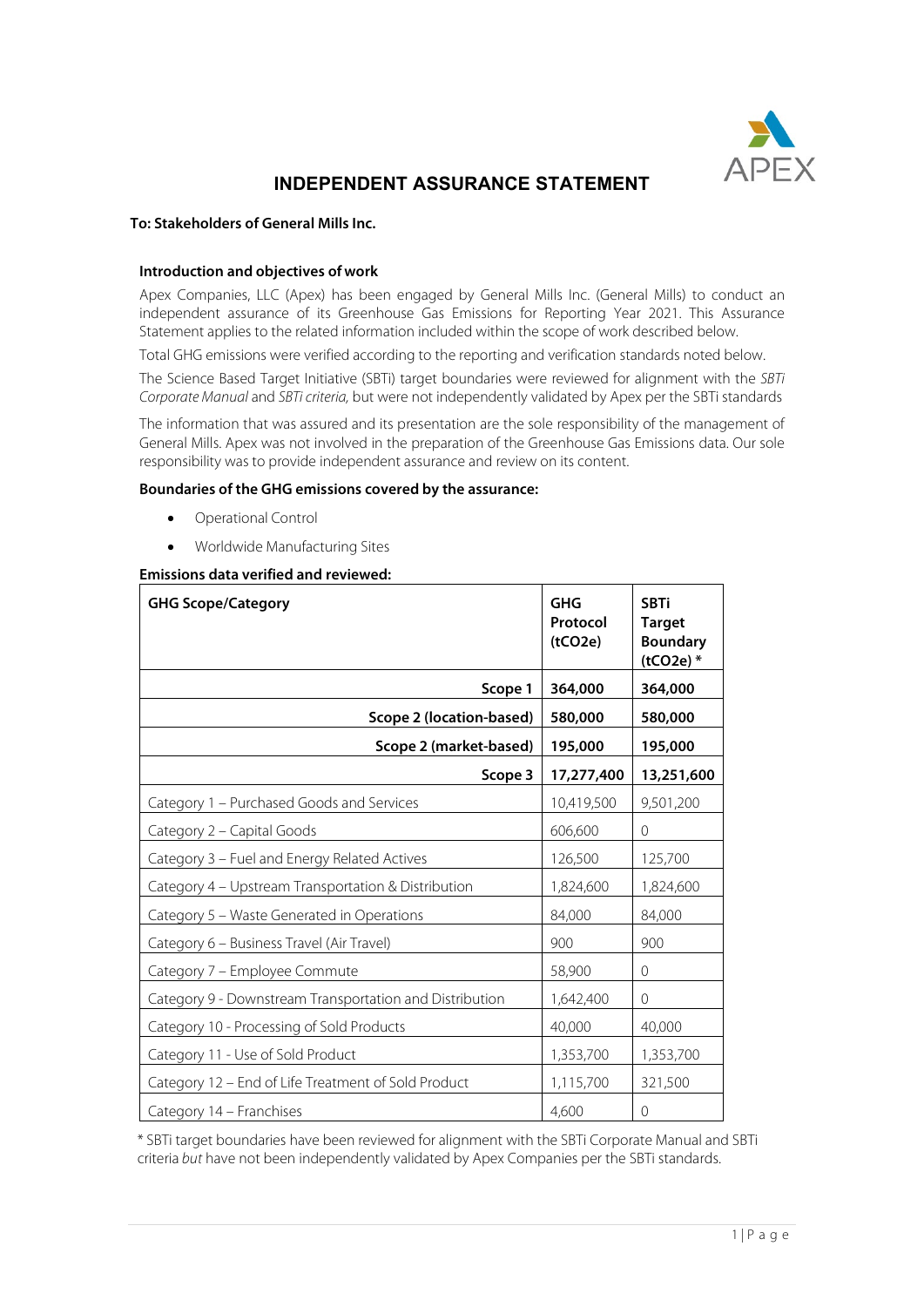Data and information supporting the Scope 1, Scope 2 GHG emissions assertion were historical in nature.

Data and information supporting the Scope 3 GHG emissions statement were in some cases estimated rather than historical in nature.

#### **Period covered by verified GHG emissions:**

• June 1, 2020 to May 31, 2021

#### **GHG Reporting Protocols against which assurance was conducted:**

- World Resources Institute (WRI)/World Business Council for Sustainable Development (WBCSD) Greenhouse Gas Protocol Corporate Accountingand Reporting Standard (Scope 1 and Scope 2)
- WRI/WBCSD Corporate Value Chain (Scope 3) Accounting and Reporting Standard

#### **Assurance Protocol used by Apex:**

• Assurance Standard AA1000Assurance Standard V3 Type 2assurance

#### **Level of Assurance**:

- Moderate
- Materiality Threshold: ±5%

## **GHG Emissions Assurance Methodology**

Apex undertook the following activities:

- 1. Interviews with relevant personnel of General Mills (including managers and staff members);
- 2. Review of internal and external documentary evidence produced by General Mills;
- 3. Audit of a sample of data used by General Mills to determine GHG emissions;
- 4. Remote data reviews for manufacturing sites located in Independence, Iowa; Cedar Rapids, Iowa; Cincinnati, Ohio; Rooty Hill, Australia; Irapuato, Mexico; Belvidere, Illinois; Murfreesboro, Tennessee; and Inofita, Greece; and;
- 5. Review of General Mills data and information systems for collection, aggregation, analysis and internal verification and review.

## **Assurance Opinion**

Based on the process and procedures conducted, there is no evidence that the GHG emissions assertion shown above:

- is not a fair representation of the GHG emissions data and information; and
- has not been prepared in accordance with the GHG Protocol Corporate Accounting and Reporting Standard and the WRI/WBCSD Corporate Value Chain (Scope 3) Accounting and Reporting Standard

It is our opinion that General Mills has established appropriate systems for the collection, aggregation and analysis of quantitative data for determination of the GHG emissions within the scope of this assurance for the stated period and boundaries.

#### **Adherence to the AA1000 Accountability Principles**

Our assurance process included an evaluation of the reporting system for GHG emissions against the main principles of the AA1000 Assurance Standard (2008) with 2018 Addendum Type 2 assurance:

- o Inclusivity
- o Materiality
- o Responsiveness
- o Impact

Based on the work undertaken during this assurance process, nothing has come to our attention that General Mills does not adhere to the Accountability Principles of inclusivity, materiality and responsiveness regarding GHG emissions reporting as discussed below.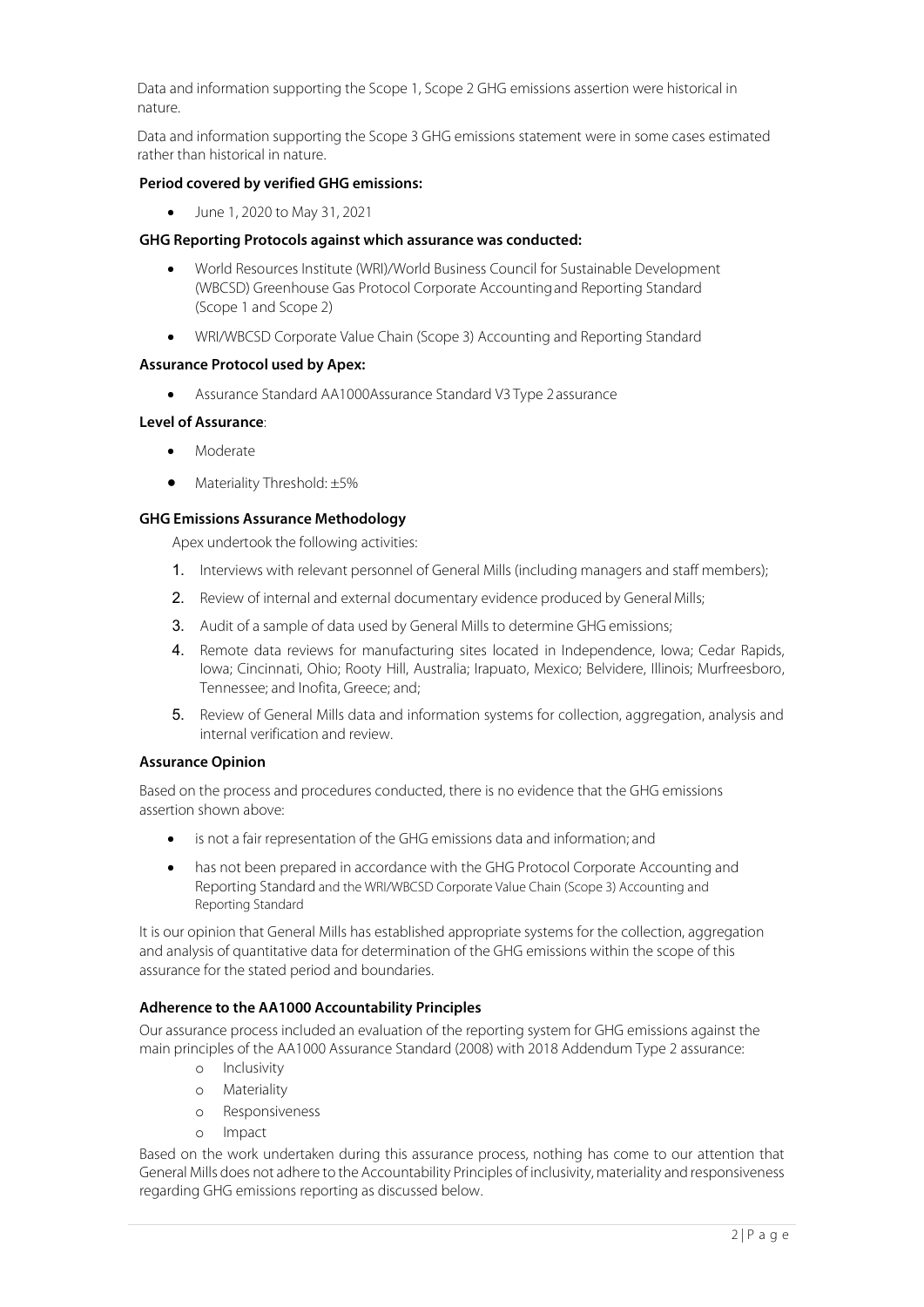## **Inclusivity**

Based on discussions with General Mills, their processes appear to be inclusive of stakeholders that influence the development of their GHG emissions. General Mills utilizes a third-party provider to assist with collection of energy data for its manufacturing facilities General Mills' general approach to stakeholder engagement is described in the Global Responsibility Report.

## **Materiality**

General Mills has conducted a materiality assessment which was updated in 2018 to identify issues that are material based on whether they have a significant impact to stakeholders and are important to General Mills. Climate Change was determined to be a material issue by General Mills as evidenced by the publication of commitments and established goals for GHG emissions reduction in their Global Responsibility Report.

## **Responsiveness**

General Mills has demonstrated responsiveness through their efforts to develop the GHG emissions data subject to this assurance in response to the CDP Climate Change Disclosure request, focus on Sustainable Development Goals (SDG), specifically SDG-13 Climate Action, and SBTi target setting and disclosure. Response to stakeholder issues in a broader sense is described in General Mills' Global Responsibility Report.

## **Impact**

General Mills performs robust processes to understand, measure, evaluate and manage the organization's impacts that are applied across the organization under the governance of senior management, including key cross-functional involvement. General Mills ensures these processes are documented and integrated into the organization, including through relevant organizational processes such as risk management, compliance, strategy development and performance management. General Mills provides the necessary competencies and resources to understand, measure, evaluate and manage the organization's impacts. General Mills integrates identified impacts into key management processes, for example, the materiality assessment process and organizational strategy, governance, goal setting and operations. General Mills sets consistent and clear boundaries, as well as a purpose, period and scope, for impact assessment, with underlying assumptions appropriately documented. General Mills establishes processes to understand, measure, evaluate and manage impacts that are credible, clear and understandable as well as replicable, defensible. General Mills includes a means of capturing and measuring actual as well as potential impacts, such as direct and indirect, intended and unintended, and positive and negative impacts. General Mills identifies and fairly represents impacts from a wide range of sources, such as activities, policies, programs, decisions, and products and services, as well as any related performance. Furthermore, the sustainability context of each impact should be clearly understood. General Mills creates and discloses a comprehensive and balanced understanding of the measurement and evaluation of the organization's impacts on stakeholders and on the organization itself.